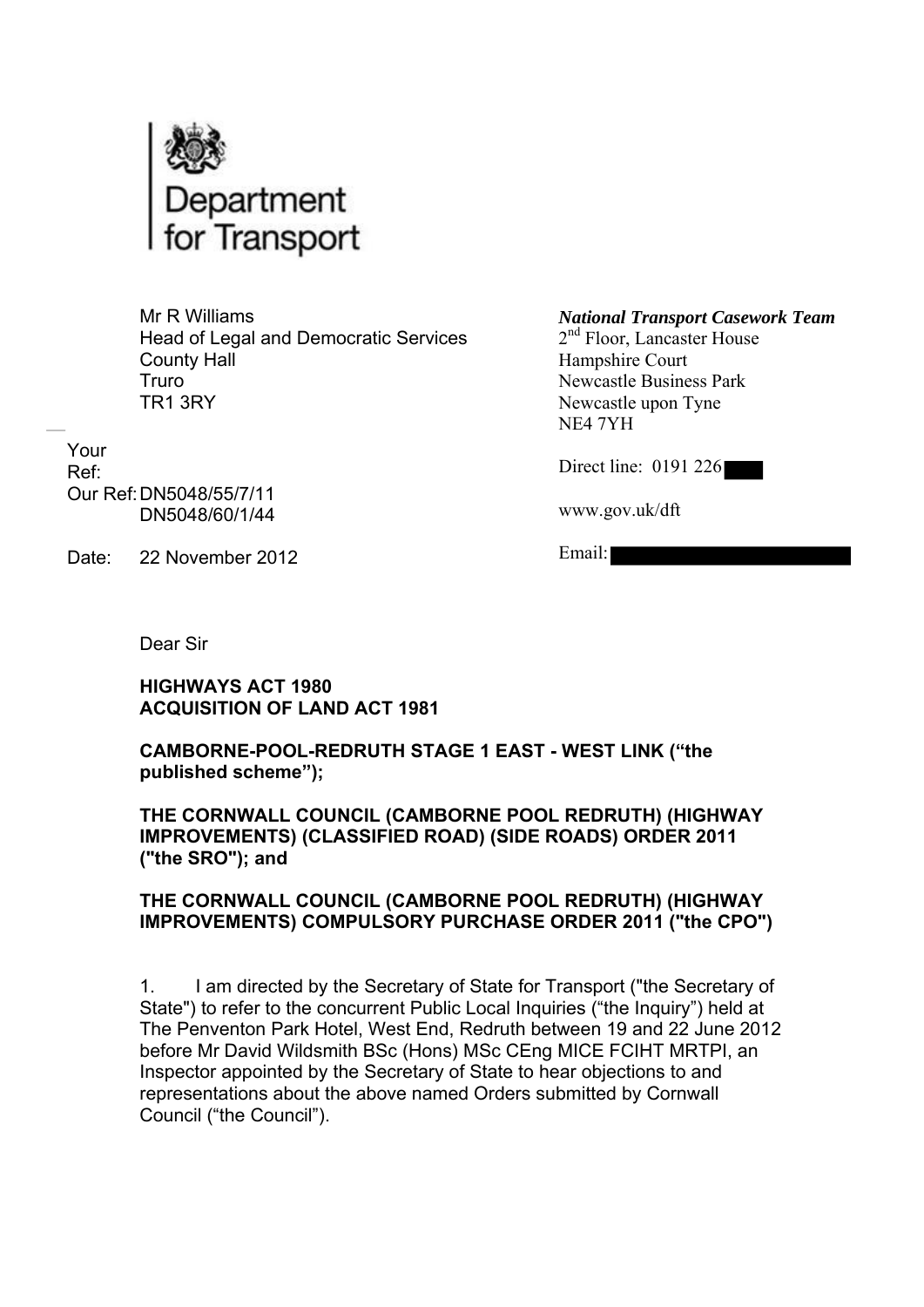2. The SRO and CPO, if confirmed by the Secretary of State, would authorise the Council to:

a. improve or stop up lengths of highway, construct new highways and stop up and/or provide new private means of access (PMA) to premises, in order to construct the Camborne-Pool-Redruth Stage 1 East-West Link; and

b. compulsorily purchase land and rights in order to construct the Camborne-Pool-Redruth Stage 1 East-West Link with its associated works and mitigation measures, as provided for by the above mentioned SRO.

## THE INSPECTOR'S REPORT

3. The Inspector has considered all the objections to and representations about the above Orders both as made in writing and presented orally at the Inquiry and has submitted his report to the Secretary of State. A copy of that report is enclosed with this letter. References in this letter to the Inspector's report are indicated by the abbreviation "IR" followed by the paragraph number in the report.

4. The Inspector's report summarises the case for the Council at IR 3.1 to IR 3.74; the case for the objectors at IR 5.1 to IR 5.40; and the Council's rebuttal to individual objections at IR 6.1 to IR 6.49. The Inspector's conclusions are recorded at IR 7.1 to IR 7.83 and his recommendations are at IR 8.1 to IR 8.2.

5. In light of his conclusions, the Inspector recommended that the SRO be modified as set out at IR 7.73 and IR 7.74; and that the CPO be modified as set out at IR 7.78 and IR 7.79 and that the Orders so modified, be confirmed**.**  The modifications to the SRO described at IR 7.73 are:

- Site Plan 3 should be revised to correct a minor drafting error identified by the Ramblers Association, relating to the southern end of the new highway (bridleway) B;
- in the paragraphs defining "classified road" under paragraph 3, a distance of 140m should be given for Wilson Way, instead of the distance of 1,216m currently stated;
- in Schedule 1, Under Site Plan 1 "Highways to be stopped up", the reference should be to "Pool Market" rather than to "Par Moor Market";
- in Schedule 2, under Site Plan 2 "Private Means of Access to be stopped up", the three references to "Access to "Tescan" commercial premises Wilson Way" should be "(s)", "(r)" and "(q)" instead of "(l), "(m)" and "(n)" respectively;
- in Schedule 3, under Site Plan 3 "Highways to be stopped up", the distance relating to the Mineral Tramways Trail should be 125m, rather than 105m;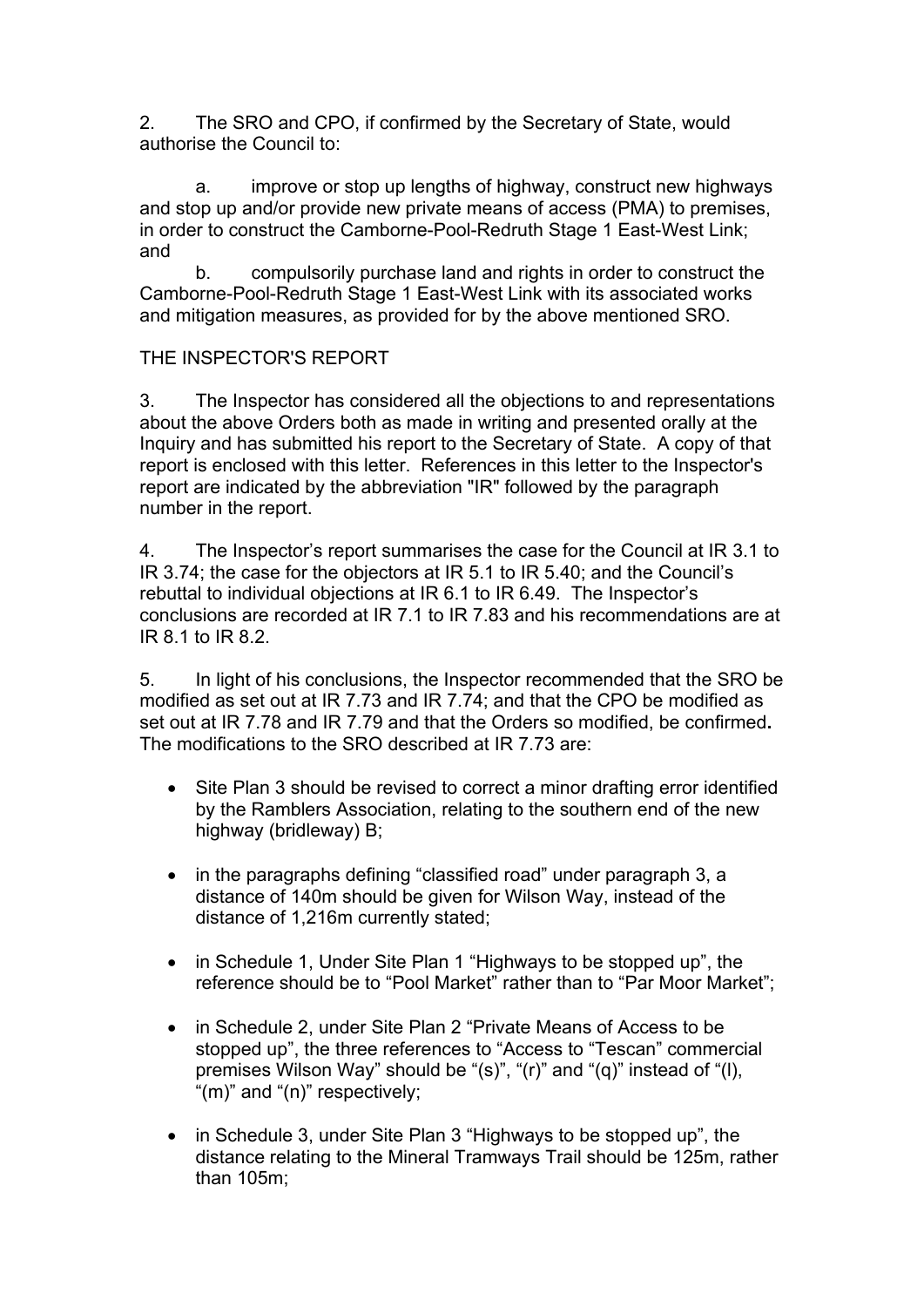- in Site Plan 1, the reference arrows to areas 4/g and 5/h need to be transposed, so that the letters identify the PMA to be stopped up and the numbers identify the new PMA to be created; and
- in Site Plan 2, the reference arrow to area 3/d needs to be transposed, so that the letter identifies the PMA to be stopped up and the number identifies the new PMA to be created.
- 6. The modifications described at IR 7.78 and IR 7.79 to the CPO are:
	- Site Plan 1 and the Schedule, should be revised to exclude a small strip of land, to enable Cornish Linen Services (Objector 07) to purchase a strip of land along their southern boundary in order to achieve a better flow of vehicles around the site;
	- Site Plan 2 and the Schedule should be revised to reflect the fact that the exclusive left filter lane, originally proposed to serve east to south-west traffic movements from Wilson Way to the new road, is no longer needed; and
	- In Article 1(iii)e, the geographical description needs to be amended from "... 568 metres in a westerly and then a northerly direction..." should read "…568 metres in an easterly and then a northerly direction...".

7. The modification described at IR 7.74 is a typographical error, not in the SRO but in the Notice that accompanies it. The Secretary of State agrees with the Inspector at IR 7.74 and is satisfied that, as this does not directly relate to the SRO, anyone with an interest in these Orders would not have been unacceptably prejudiced by this error and therefore it is not proposed to formally correct this error at this stage in the procedure.

8. Although the Inspector at IR 8.1 and IR 8.2 has recommended that the Orders be modified as indicated in his report and should be confirmed, the Secretary of State proposes to make an additional minor modification to the CPO at Article 1(v). The geographical description needs amending from "260 metres southwest of its junction with Trevenson Road" to "265 metres southeast of Trevenson Road" to be consistent with the SRO Sch 3(2)a.

9. The modifications to the SRO and CPO were proposed during discussions in the course of the Inquiry along with other matters identified in writing on behalf of the Secretary of State prior to the Inquiry.

### POST INQUIRY CORRESPONDENCE

10. Following the close of the Inquiry, correspondence has been received from Mr E R Nute of The Cornish Stannary Parliament, from Jill Fox B.A. and from the Council. Mr Nute submitted a complaint regarding apparent irregularities in the Cornwall Council's submission put to the Inspector before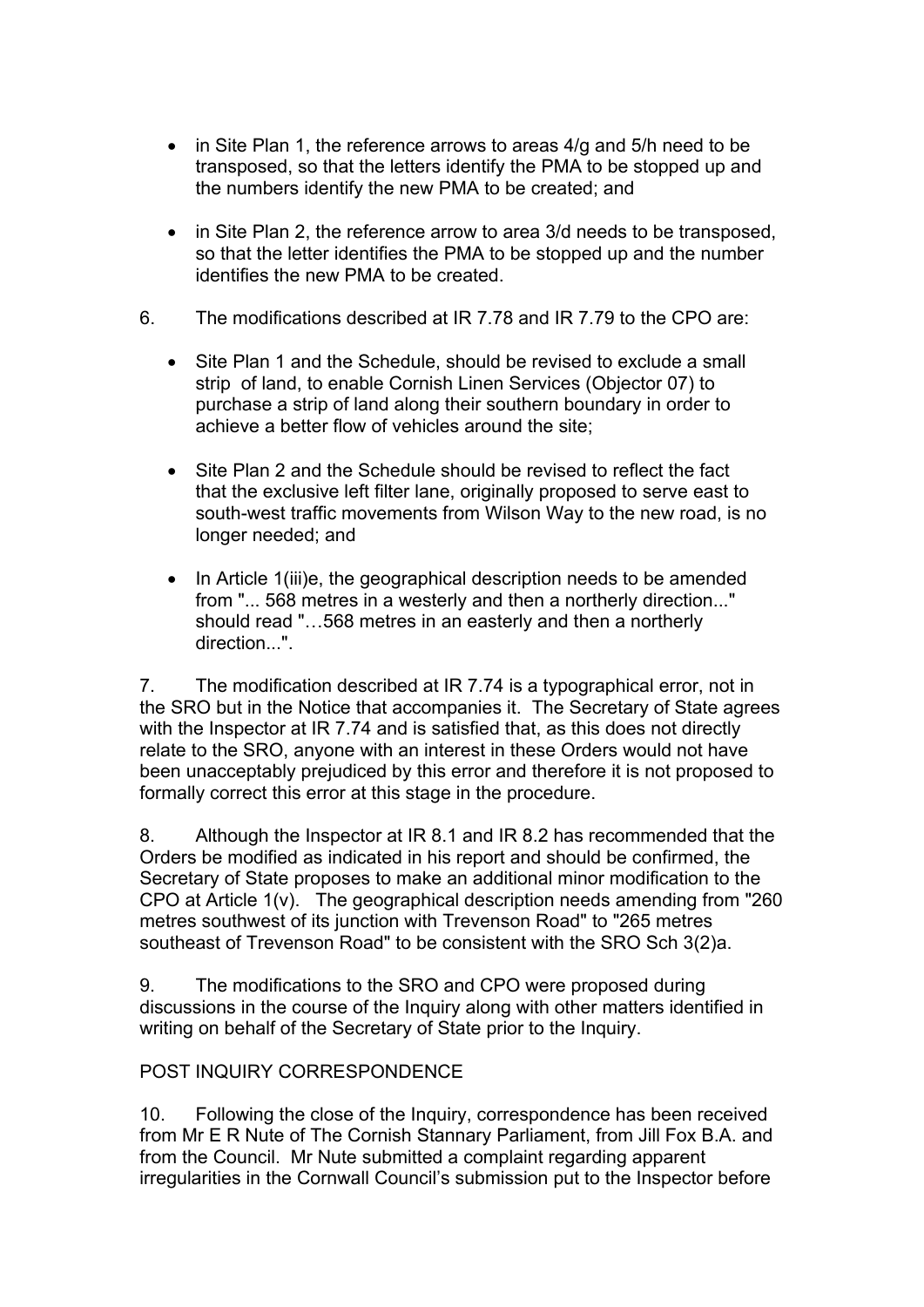the Inquiry closed. Jill Fox's further correspondence is a complaint regarding the closing submission by the Council's Barrister. The Council submitted a letter from English Heritage dated 30 October 2012 conveying the Secretary of State for Culture, Media and Sport's decision in relation to an application made for Listed Building status not to add Basset (Bartle's) Foundry, Cornwall to the List at this time.

THE DECISION OF THE SECRETARY OF STATE FOR TRANSPORT

11. The Secretary of State has noted the legal issues recorded in IR 7.6 to IR 7.13, together with the submitted inquiry documents that have been referred to and the Council's response at IR 6.32 and IR 6.36. The Secretary of State has also considered the Inspector's opinion on this matter at IR 7.9 and IR 7.12 and agrees that the interpretation of Stannary rights is a matter of law, which only the Courts can authoritatively determine. Nevertheless, the Secretary of State agrees with the Inspector and accepts his findings that no firm evidence has been presented to show that the Cornish people should be considered a National Minority for the purposes of the Framework Convention, or whether or not the bounding of land would prevent it from being compulsorily acquired. The Secretary of State is satisfied that the laws of England apply equally to Cornwall as they do any other part of the Country and this includes those relating to the compulsory purchase of land under the Highways Act 1980 and the Acquisition of Land Act 1981. For this reason, the Secretary of State is satisfied that there is no legal impediment to prevent him from reaching a decision on these Orders.

12. The Secretary of State has considered carefully all the objections to, and representations about, the Orders. He has considered the Inspector's report and accepts his recommendations subject to the additional modification detailed at paragraph 8 above.

13. The Secretary of State has also carefully considered the matters raised in the post-inquiry correspondence alongside the Inspector's report in reaching his decision. However, he is satisfied that this does not cause him to disagree with the Inspector's conclusions and recommendations.

14. The Secretary of State has carefully considered whether the purposes for which the CPO is required sufficiently justify interfering with the human rights of the objectors, owners and lessees and he is satisfied that they do. In particular, he has considered the provisions of Article 1 of The First Protocol to the European Convention on Human Rights. In this respect, the Secretary of State agrees with the Inspector's conclusions at IR 7.78 to IR 7.83 and is satisfied that in confirming the CPO, a fair balance has been struck between the public interest and interests of the objectors, owners and lessees.

15. The Secretary of State does not consider that the objections, singly or together, constitute grounds for not proceeding with the proposals, and accepts that the modifications mentioned in paragraphs 5, 6, and 8 above do not amount to a substantial change, and as they are regarded as necessary, they should be included in the Orders accordingly. For these reasons, the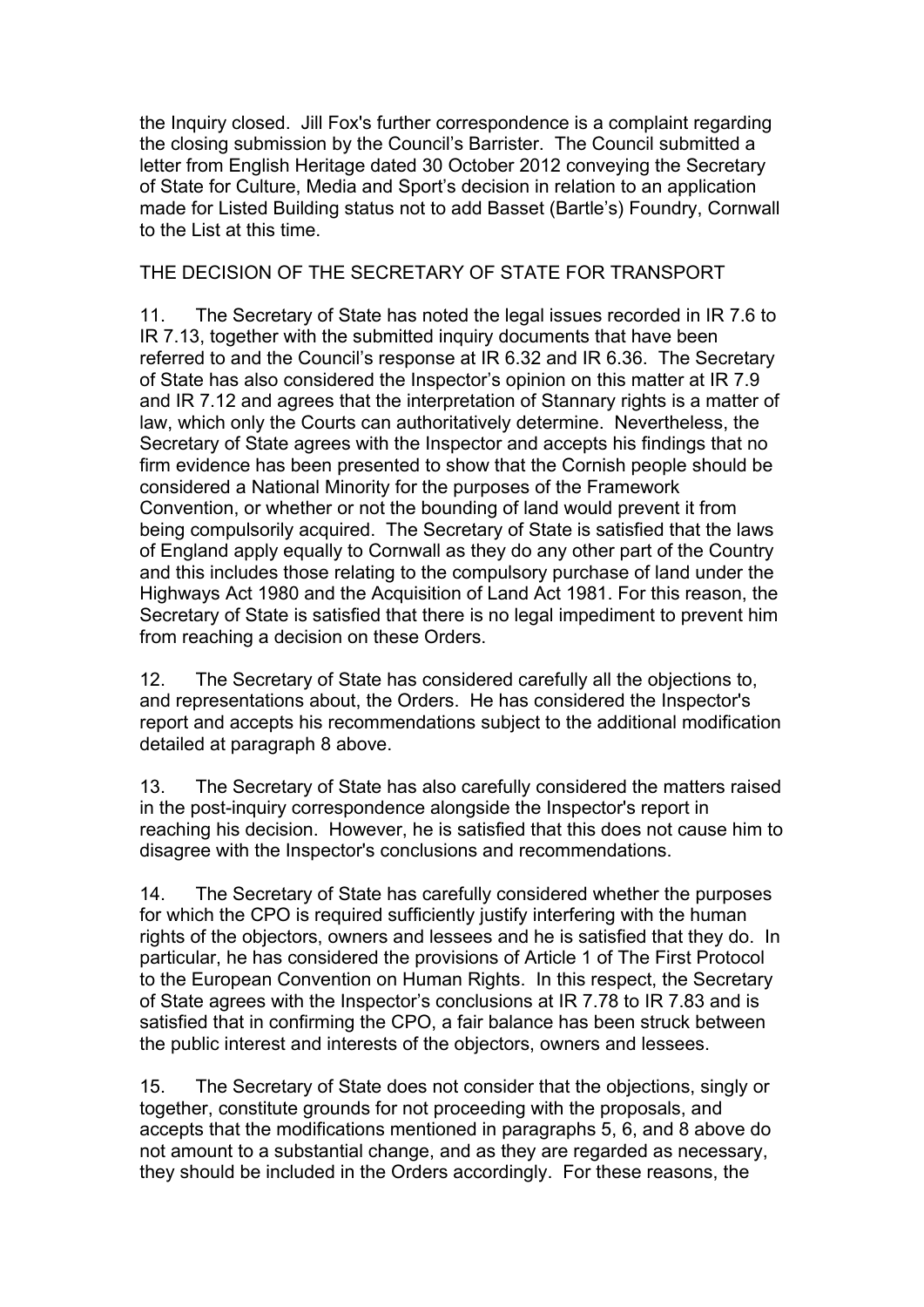Secretary of State has decided, as none of these modifications affect the substance of the Orders or have any practical impact on those affected by them, to confirm the SRO and the CPO referred to above subject to the modifications outlined in paragraphs 5, 6 and 8, and this letter constitutes his decision to that effect.

16. In confirming the Orders, the Secretary of State has relied on the information that the Council and others have provided, as contained in the Orders and any related plans, diagrams, statements or correspondence as being factually correct. This decision on confirming these Orders is given on this basis.

## **COMPENSATION**

17. Details of compensation arising from confirming a CPO, are matters for negotiation with the acquiring authority and not the Secretary of State. Accordingly, owners and occupiers of land included in the CPO will need to be approached by the Council about the amount of compensation payable to them in respect of their interests in the land required for the published scheme. If the amount cannot be agreed, the matter may be referred for determination by the Lands Tribunal under the Lands Tribunal Act 1949 and the Land Compensation Act 1961.

# AVAILABILITY OF DOCUMENTS

18. A copy of this letter, together with a copy of the Inspector's report has been sent to objectors, and to other persons who appeared and made representations at the Inquiry. Copies will be made available on request to any other persons directly concerned.

Please arrange for a copy of the Inspector's report and of this letter to be made available for inspection at the offices of the Council and at all other places used to deposit the Orders for public inspection at making stage. Any person entitled to a copy of the Inspector's report may apply to the Secretary of State for Transport, at this address within 6 weeks of the receipt of this letter, to inspect any document, photograph or plan submitted by the Inspector with the Inspector's report. Those documents, photographs or plans, are retained at this office, and will be made available at a local place of inspection.

# RIGHT OF CHALLENGE

19. Notice is to be published of confirmation of the Orders. Any person who wishes to question the validity of the confirmed Orders, or any particular provision contained therein, on the grounds that the Secretary of State has exceeded his powers or has not complied with the relevant statutory requirements in confirming the Orders may, under the provisions of Schedule 2 to the Highways Act 1980 and section 23 of the Acquisition of Land Act 1981, do so by application to the High Court. Such application must be made